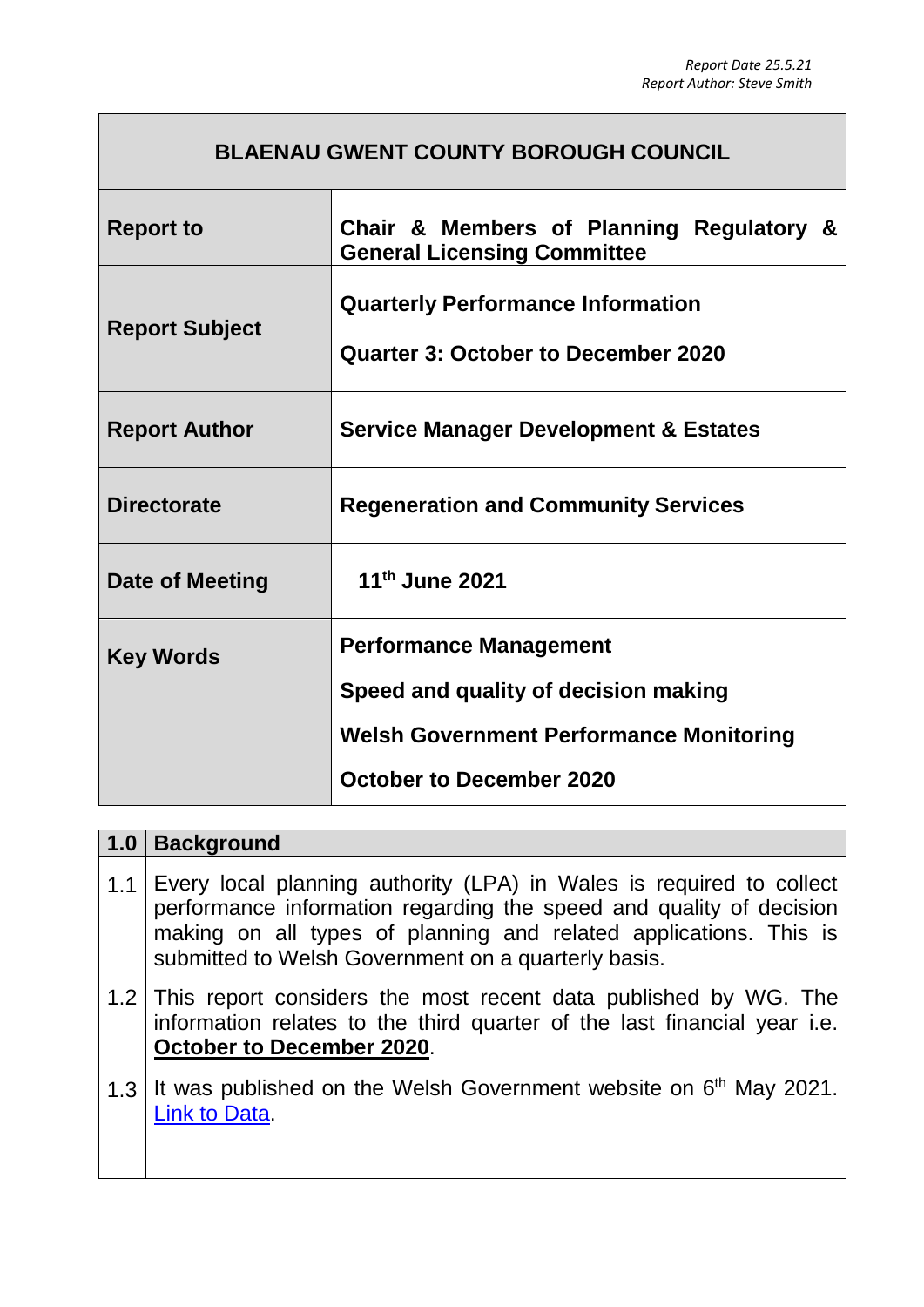| 2.0   | <b>Options for Consideration</b>                                                                                                                                                                                                                  |  |
|-------|---------------------------------------------------------------------------------------------------------------------------------------------------------------------------------------------------------------------------------------------------|--|
| 2.1   | I have included 3 tables to illustrate current performance.                                                                                                                                                                                       |  |
|       | 1. Fig 1 - ranks the 25 LPA's in order of speed of determining all<br>applications "on time". This is defined as within the 8-week target<br>period or longer time that may be agreed with the applicant.                                         |  |
|       | 2. Fig $2$ – ranks the LPA's in Wales and in respect of the average time<br>(in days) taken to determine all applications.                                                                                                                        |  |
|       | 3. Fig 3. – shows decisions taken by Planning Committee that are<br>contrary to the recommendation of its officers.                                                                                                                               |  |
| 3.0   | <b>Performance Information</b>                                                                                                                                                                                                                    |  |
| 3.1   | Fig 1: this Council decided <b>98%</b> of all applications in time. This compares<br>to a Welsh average of 81%.                                                                                                                                   |  |
| 3.2   | $Fig 2:$ on average it takes $74$ days from registration to decision for this<br>Council to decide each planning application set against a Wales average<br>of 89 days.                                                                           |  |
| 3.3   | Fig 3: 25% of Planning Committee decisions were contrary to officer<br>recommendation compared to an all Wales average of 7%.                                                                                                                     |  |
| 4.0   | <b>Consideration</b>                                                                                                                                                                                                                              |  |
| $4.1$ | The data in this quarter includes the national Covid "lockdown". The<br>returns therefore have to be viewed in that context. They are not<br>necessarily representative of our normal service provision or any other<br>Local Planning Authority. |  |
| 4.2   | During this period, the service continued despite staff absences due to<br>re-deployment and other challenges presented by remote working and<br>the national pandemic.                                                                           |  |
| 5.0   | <b>Recommendation</b>                                                                                                                                                                                                                             |  |
| 5.1   | That the report be noted.                                                                                                                                                                                                                         |  |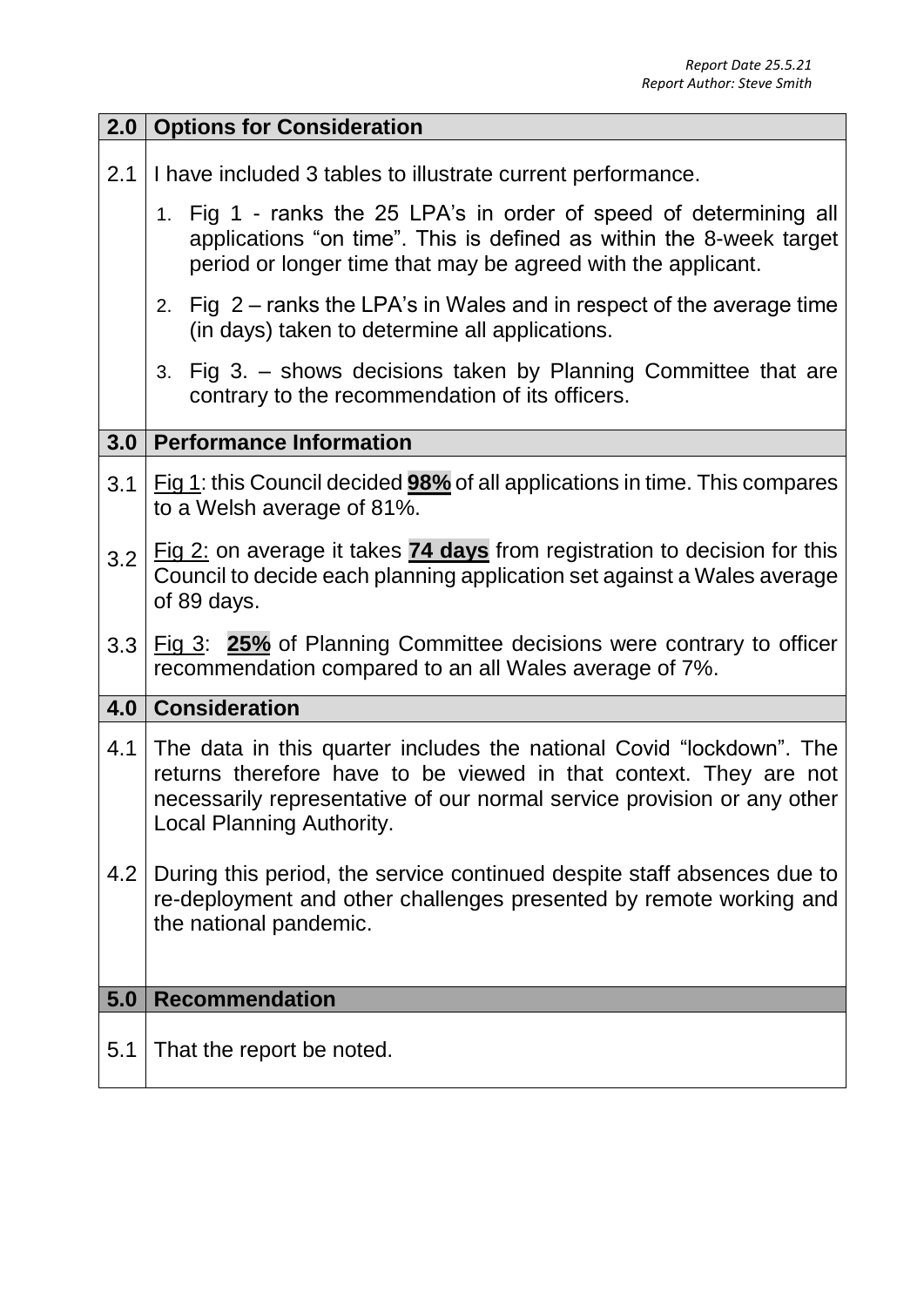*Fig. 1*

## **Welsh Government Quarterly DM Survey Percentage of Planning Applications Determined "On Time"**

*(Ranked in Order of Performance)*

| Welsh<br><b>Local Planning Authority</b> |                          | <b>Percentage Determined</b><br><b>On Time</b><br><b>Quarter 3: 2020-21</b> |
|------------------------------------------|--------------------------|-----------------------------------------------------------------------------|
|                                          |                          | % in Time                                                                   |
| $\mathbf{1}$                             | <b>Merthyr Tydfil</b>    | 100                                                                         |
| $\overline{2}$                           | <b>Blaenau Gwent</b>     | 98                                                                          |
|                                          | Swansea                  | 98                                                                          |
| $\overline{4}$                           | Caerphilly               | 95                                                                          |
| 5                                        | <b>Neath Port Talbot</b> | 94                                                                          |
| $\,6$                                    | Monmouthshire            | 93                                                                          |
| $\overline{7}$                           | <b>Brecon Beacons NP</b> | 90                                                                          |
|                                          | Vale of Glamorgan        | 90                                                                          |
| $\boldsymbol{9}$                         | Ceredigion               | 87                                                                          |
| 10                                       | Powys                    | 86                                                                          |
| 11                                       | Rhondda Cynon Taff       | 85                                                                          |
| 12                                       | $\overline{T}$ orfaen    | 83                                                                          |
|                                          | Denbighshire             | 83                                                                          |
| 14                                       | Conwy                    | 82                                                                          |
| 15                                       | Cardiff                  | 81                                                                          |
| 16                                       | Isle of Anglesey         | 79                                                                          |
| 17                                       | <b>Flintshire</b>        | 75                                                                          |
| 18                                       | Carmarthenshire          | 70                                                                          |
| 19                                       | Pembs Coast NP           | 69                                                                          |
| 20                                       | Newport                  | 65                                                                          |
| 21                                       | Pembrokeshire            | 64                                                                          |
| 22                                       | Snowdonia NP             | 63                                                                          |
| 23                                       | <b>Bridgend</b>          | 58                                                                          |
| 24                                       | Gwynedd                  | 50                                                                          |
| 25                                       | Wrexham                  |                                                                             |
|                                          | <b>WALES AVERAGE</b>     | 81%                                                                         |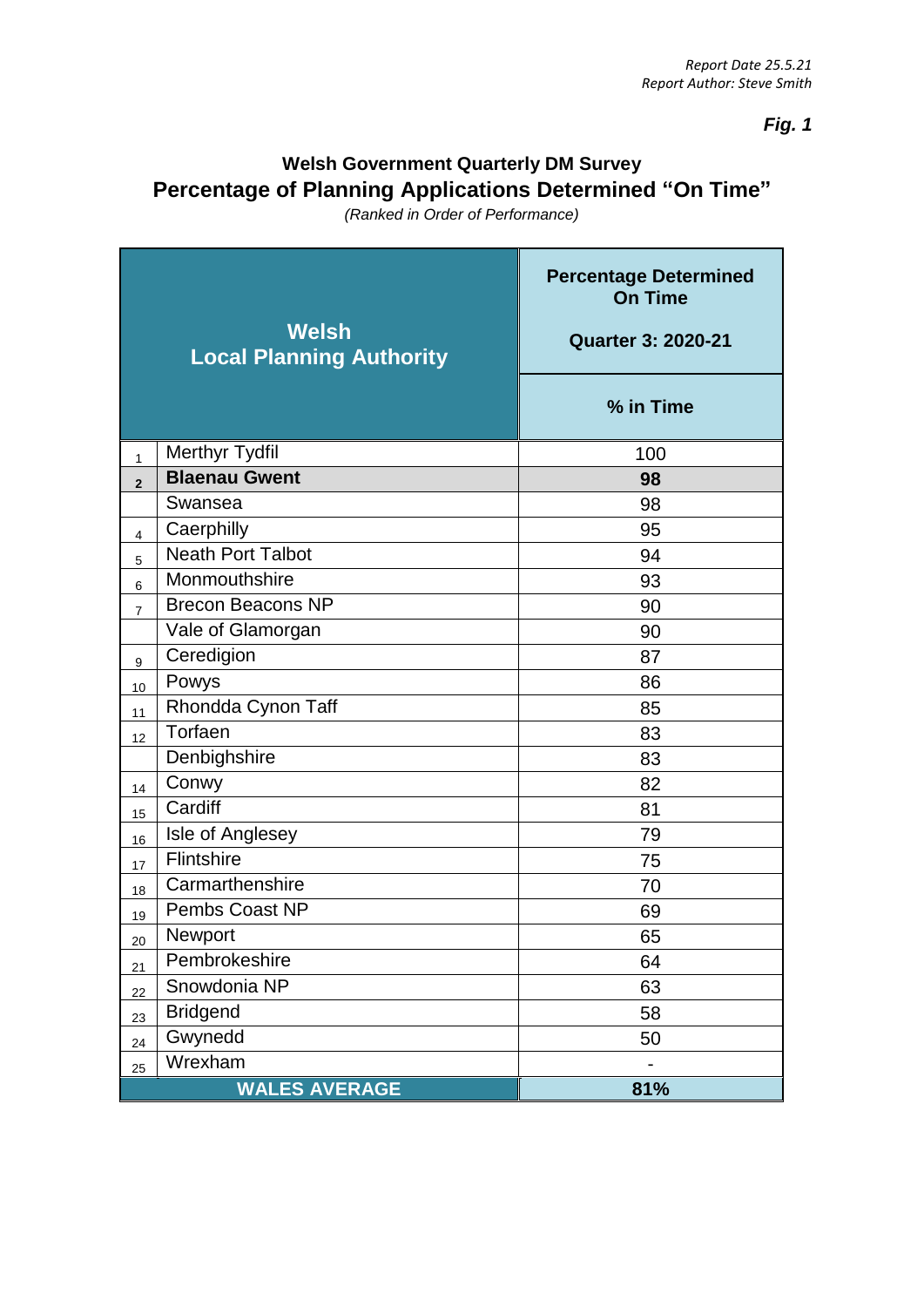*Fig. 2*

## **Welsh Government Quarterly DM Survey Average Time to Decide Applications in Days**

*(Ranked in Order of Performance)*

| Welsh<br><b>Local Planning Authority</b> |                          | <b>Average Days Taken</b><br>to Decide An<br><b>Application</b> |
|------------------------------------------|--------------------------|-----------------------------------------------------------------|
| $\mathbf{1}$                             | <b>Merthyr Tydfil</b>    | 50                                                              |
| $\overline{2}$                           | Swansea                  | 54                                                              |
| 3                                        | Rhondda Cynon Taff       | 60                                                              |
| $\overline{\mathbf{4}}$                  | <b>Neath Port Talbot</b> | 64                                                              |
| 5                                        | Conwy                    | 66                                                              |
| 6                                        | Caerphilly               | 70                                                              |
| $\overline{7}$                           | <b>Blaenau Gwent</b>     | 74                                                              |
| 8                                        | <b>Bridgend</b>          | 76                                                              |
| 9                                        | Monmouthshire            | 79                                                              |
| 10                                       | Isle of Anglesey         | 81                                                              |
| 11                                       | Denbighshire             | 82                                                              |
| 12                                       | Cardiff                  | 89                                                              |
| 13                                       | Gwynedd                  | 91                                                              |
| 14                                       | Snowdonia NP             | 92                                                              |
| 15                                       | Ceredigion               | 93                                                              |
| 16                                       | <b>Brecon Beacons NP</b> | 95                                                              |
|                                          | Pembrokeshire            | 95                                                              |
| 18                                       | Torfaen                  | 96                                                              |
| 19                                       | Vale of Glamorgan        | 97                                                              |
| 20                                       | Carmarthenshire          | 119                                                             |
| 21                                       | Powys                    | 125                                                             |
| 22                                       | Newport                  | 127                                                             |
| 23                                       | Pembs Coast NP           | 133                                                             |
| 24                                       | Flintshire               | 134                                                             |
| 25                                       | Wrexham                  |                                                                 |
|                                          | <b>WALES AVERAGE</b>     | 89 Days                                                         |